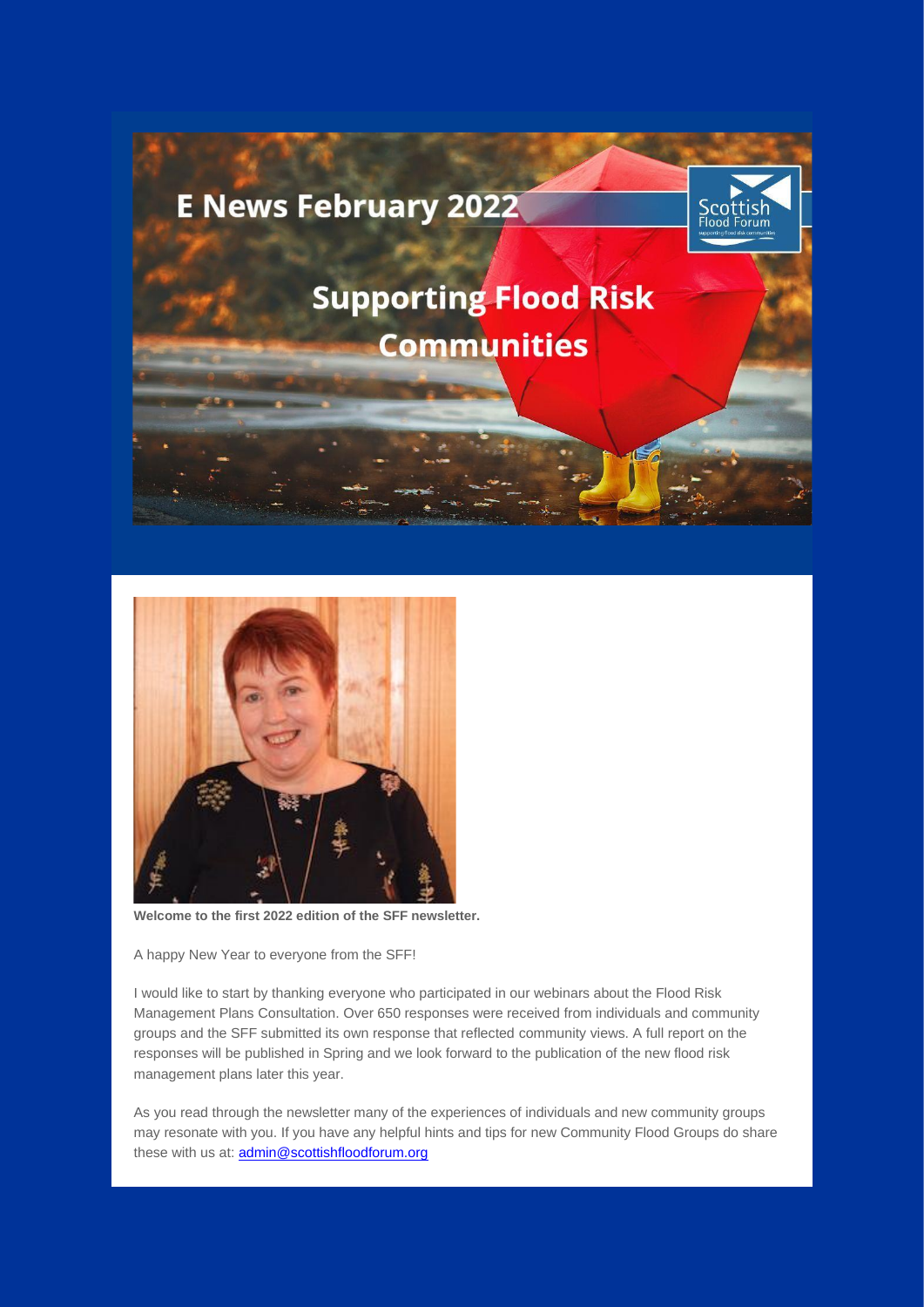No one is alone on this journey and the SFF family is there to offer our support. Like the best of families we want to see your pictures and hear your stories so do share them with us and follow us @ Twitter and Instagram.

Best Wishes **Carol Raeburn, SFF Director.** 





*"We flooded again and this time the water in the house was over one meter and the devastation just broke my heart, the tears followed. I contacted the SFF as I had nobody to turn to for help, they listened and understood what we were going through and helped me access support and get emergency work and drying started in the house. The advice and support from the SFF is first class, I can honestly say we would have been lost without hope, you are our angels. I could not access insurance due to repeat flooding and the sky high cost of premiums. Being flooded with insurance is terrible, but to experience it without any insurance can be a living nightmare as your life is washed away. The support the SFF provided to help me and our community recover was excellent so on behalf of me and my family. Thank you for saving our Christmas".*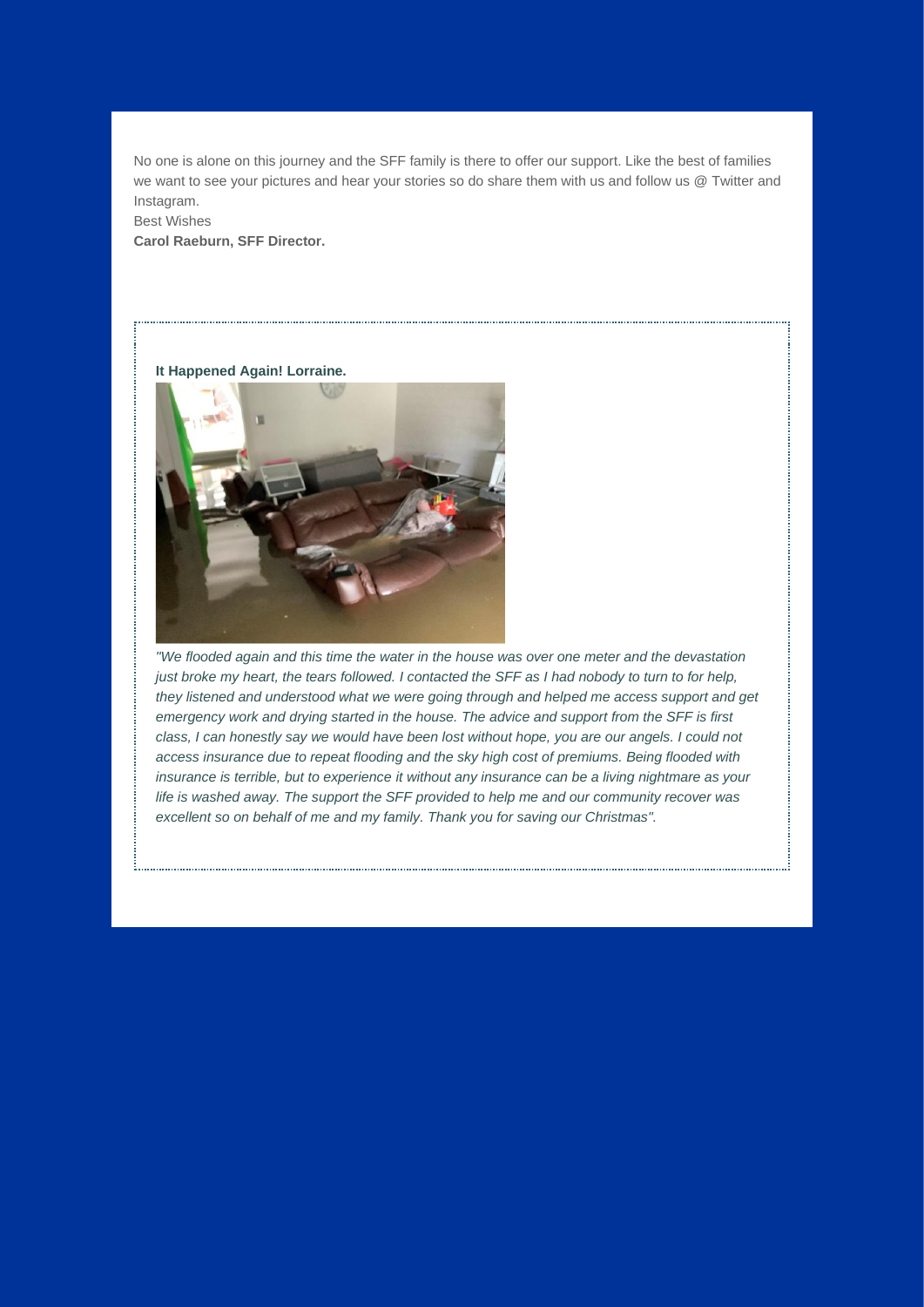## [Kinross Flood Resilience Group](https://eur02.safelinks.protection.outlook.com/?url=https%3A%2F%2Fscottishfloodforum.us10.list-manage.com%2Ftrack%2Fclick%3Fu%3D334760f1915675f72fd051e89%26id%3Dde22661d06%26e%3Dc3b1742a94&data=04%7C01%7CRosemary.MacKinnon%40highland.gov.uk%7C527104c499d74101ede708d9ef189601%7C89f0b56e6d164fe89dba176fa940f7c9%7C0%7C0%7C637803711133366708%7CUnknown%7CTWFpbGZsb3d8eyJWIjoiMC4wLjAwMDAiLCJQIjoiV2luMzIiLCJBTiI6Ik1haWwiLCJXVCI6Mn0%3D%7C3000&sdata=R%2BhXlve6XjLe2e9p1lZYJDOMP5PWfgA9Mtrz6vy0FrA%3D&reserved=0) **(Perth & Kinross)**



The message from KFRG is we have a draft community flood plan in place, a risk assessment completed and funding approved from the SFF for a Kinross Community Flood Alerting System. Sadly however, they have no insurance cover for their flood resilience activities as the group cannot access insurance through their local Community Council (CC). KFRG have checked with Zurich Insurance and Perth Kinross Council (PKC) who are happy with proposals that KFRG become a sub committee of Kinross CC allowing them to be named on the insurance policy. The group have also asked PKC to extend their insurance to cover the activities of the volunteers but so far this has not been possible.

Will Wright from KFRG says: "Its extremely frustrating that KFRG is seeking to help people at risk of flooding but we cannot access insurance to cover our activities. As an informal group we want to focus our activities entirely on flood resilience activities rather than setting up a bank account, constitution or becoming a formally elected Community Councillor.

SFF Senior Community Resilience Manager Paul Laidlaw says: "*We urge everyone to come together to find a solution for the benefit of people at risk of flooding in the town. Being flooded is a terrible experience to go through and the work of KFRG can go a long way to helping the community be better prepared. Sadly, unless the group can access insurance the funding to develop a community flood alerting system will be allocated to another community".*

**Milburn Flood Action Group (East Dunbartonshire)**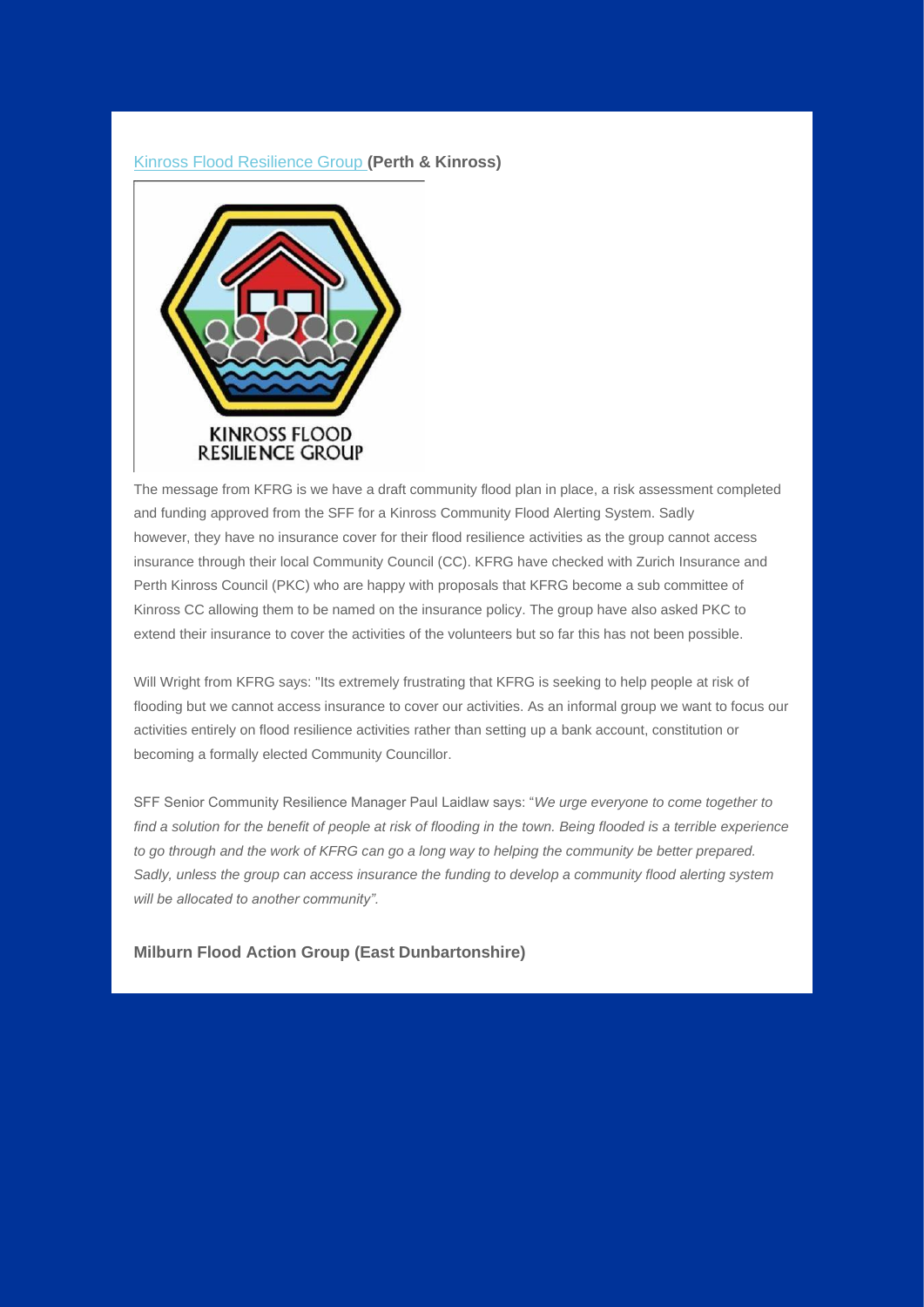

The SFF are delighted to be working with local people to start Milburn Flood Action Group (MFAG). The SFF give a warm welcome to MFAG who will join a growing national flood risk community movement.

After repeated flooding people have come together to work with the SFF and key agencies to form a community flood plan. Elise Copland from the MFAG says: "*After repeated flooding, damage, devastation, nightmares, constant burn watch and flood anxiety we thought enough was enough and we are taking action to help resist and prevent flooding. People who have suffered flooding are already taking direct action and are desperate, so we approached the SFF who are supporting us to form the group and put a plan into action. Our main message is please listen to us! A key part of our plan will be putting forward proposals to the council about responsible access to a gated culvert so we can help monitor and clear debris to reduce flood risk"*

## **Wykeham Road Flood Action Group (Glasgow)**



Wykeham Road Flood Action Group (WRFAG) formed in response to flooding to properties on 7th August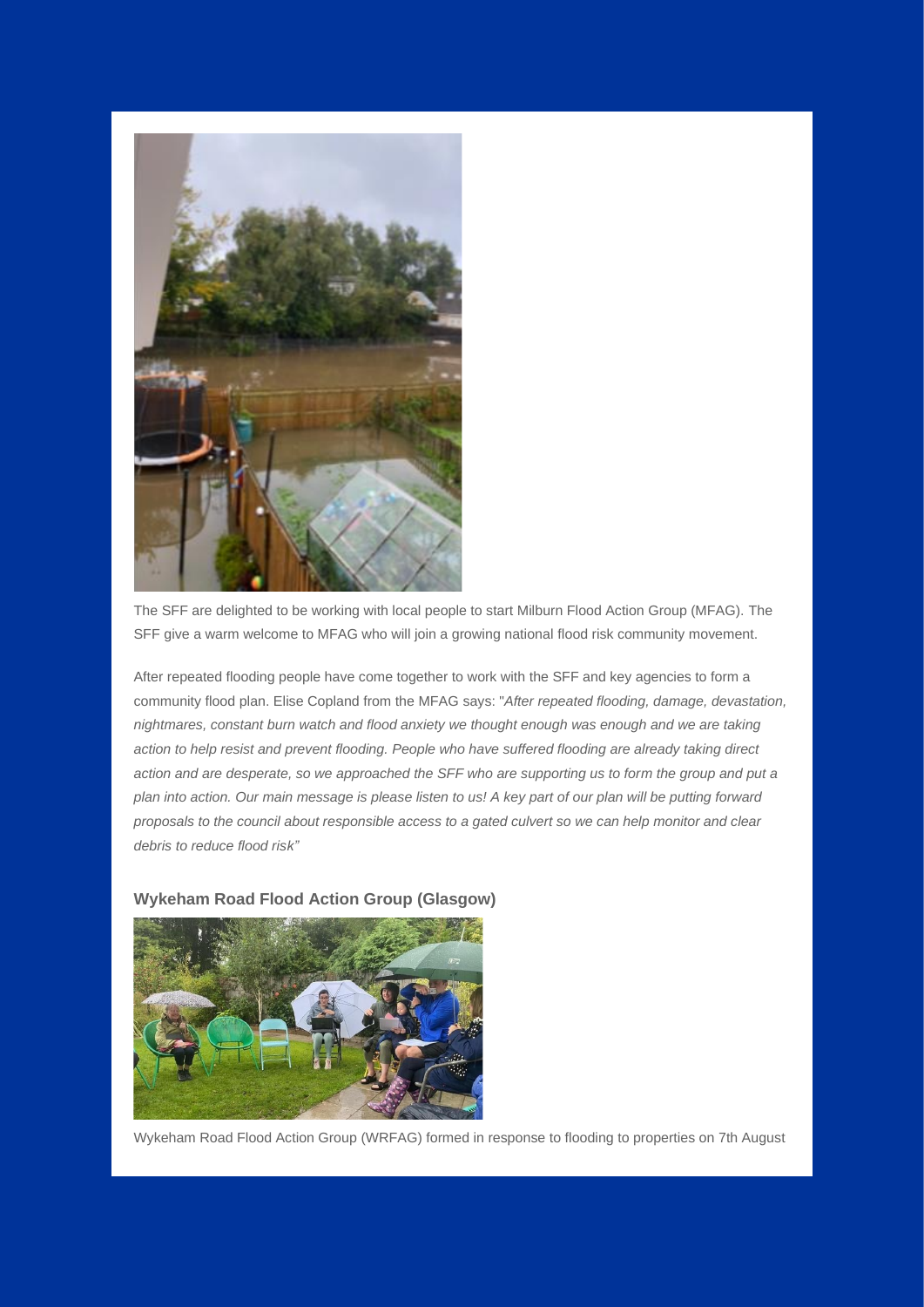2021. WRFAG have shown incredible resilience at these initial stages bringing people together and forming a Group. They are meeting regularly and are working with Glasgow City Council and Scottish Water who are carrying out investigations into the causes of flooding and what can be done to reduce the risk.

The SFF are working with the group to provide independent advice and support the development of a community flood plan and advise on property flood protection products. The group have been galvanised to develop a first draft of their community flood plan that will outline actions they can take with partners to be better prepared for flooding.

## Chairperson Pauline Fletcher says:

"*Our area flooded three times in 2021 and we are committed to working with all agencies to understand why, work to reduce this risk and develop our own community flood plan. People who have suffered flooding are worried and stressed about damage to their homes and this is impacting our mental health. Developing a community flood plan is a priority action for 2022 and we value the support of the SFF to develop our plan. WRFAG is here to stay and we look forward to working with all agencies to understand our flood risk and put in place solutions".* 

## **Introducing Team SFF**

Shona Sloan - Community Support Manager



I joined the team in August 2020 as Administrator and very quickly became aware just how widespread and varying flood risk is across Scotland. After spending time with impacted individuals and communities the choice was simple to get more involved with the SFF.

I am delighted to take up the role Community Flood Support Manager and committed to coordinating and delivering our flood support services across Scotland. Our aim is to reach more people at risk of flooding and through our services, provide meaningful support to not only help people recover from flooding, but working across the team to support people on those vital steps to increasing flood resilience.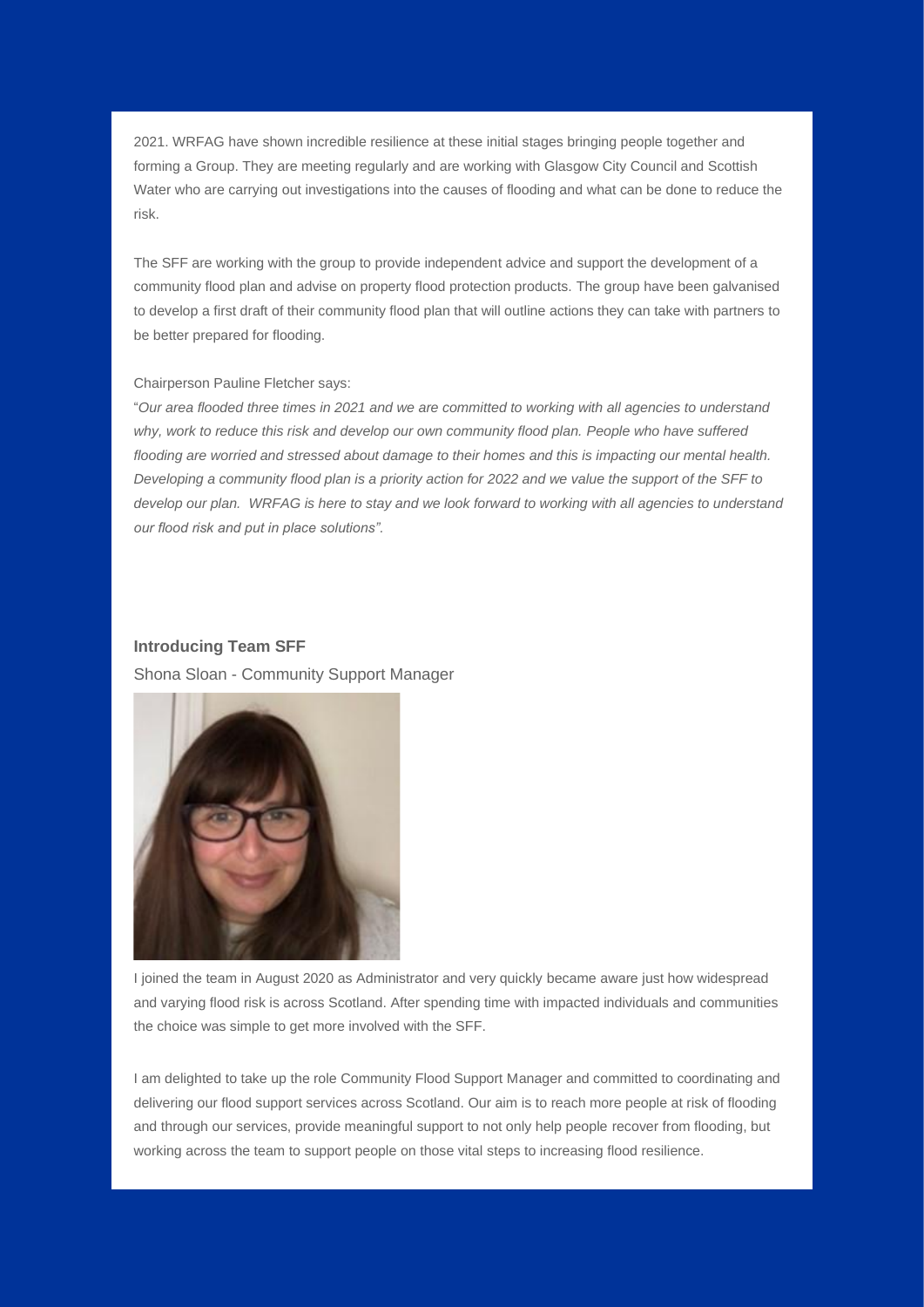Carole-Anne Hoggan – Administrator



Working alongside the late Paul Hendy, firstly as a volunteer for the SFF provided me with great knowledge and understanding of both Flood Recovery and Flood Resilience measures. I love working with the SFF as it's an organisation that cares about people who have flooded and is passionate about building better community flood resilience.

As Administrator for the SFF, I am frequently the first point of contact for you. We need to understand the complexity of your enquiry and prioritise, as well as delegating it to the most appropriate member of the SFF team. Having been affected by major flooding twice myself, I can fully empathise with you and understand what you are going through.

Katy Smillie - Community Resilience Manager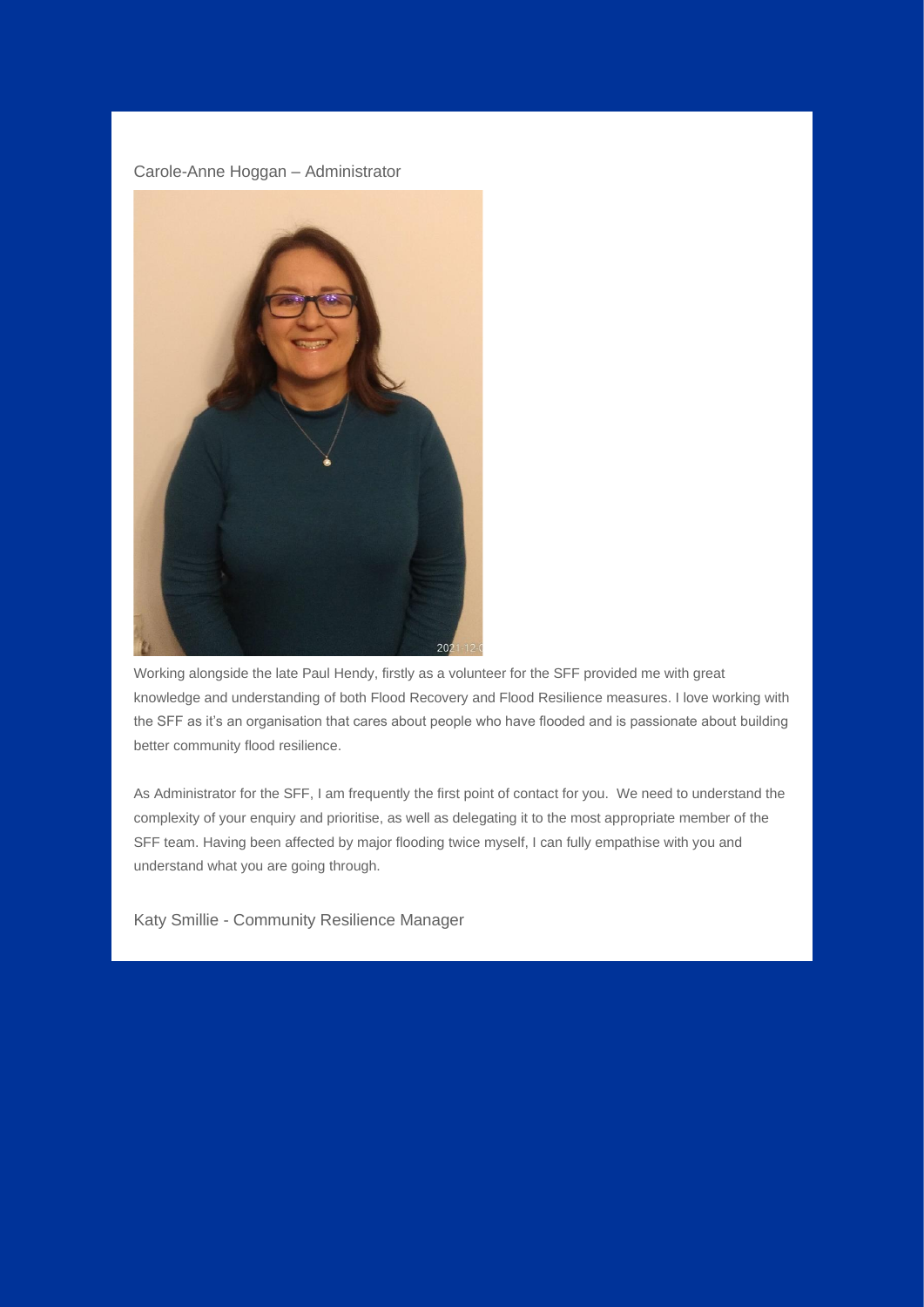

I have recently had the privilege of joining the SFF team and my key role is to continue supporting and developing Community Resilience Groups. Community building and developing assets within communities, has not only been my career for the past sixteen years but my passion. With my background in Youth and Community Work I have seen first-hand how vital it is to take a community led response locally and nationally to any issue. I look forward to using my experience to help equip and resource communities across Scotland to be better prepared for flooding and to continue building a national flood risk community movement.

Trustee Corner – Stuart Cullen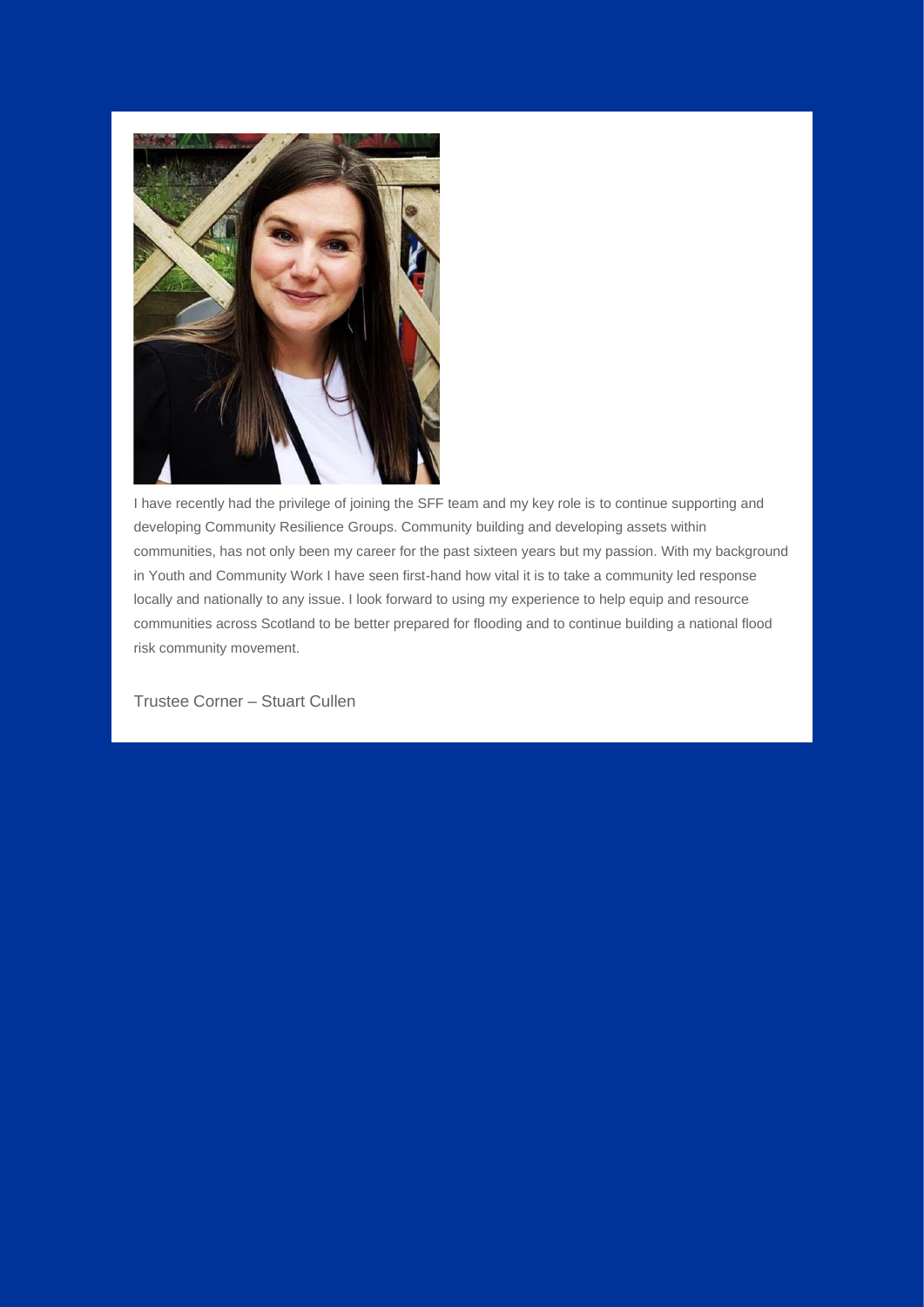

I have been Principal Roads & Flooding Officer for Clackmannanshire Council since 2014. As Scotland's smallest Council our size helps us to engage directly and support our communities and this brings huge benefits. When offered the opportunity to be a SFF trustee I was delighted to accept. I do feel it's important for professionals to offer their experience to fight the scourge of flooding. In times of Covid this should be the *"new normal"* attitude we all adopt in our industry. Indeed. if I need any motivation, I look no further than the examples set by the amazing volunteers running our local Flood Groups. They truly embody all that defines altruism as they invest time, knowledge and experience to build flood resilient communities.

The SFF always bring a positive influence supporting engagement with flood risk communities and that is vital for local authorities and even more important now with the impacts of climate change. Having the SFF as an organisation to support people affected by flooding is as vital as ever and I am delighted to be a Trustee and support a common cause.

Finally, I am told I must give some information about myself that nobody knows. I played Handball for club and country for 30 years. Sore knees now but sorely missed times!

From April 1st 2022 the [Build](https://eur02.safelinks.protection.outlook.com/?url=https%3A%2F%2Fscottishfloodforum.us10.list-manage.com%2Ftrack%2Fclick%3Fu%3D334760f1915675f72fd051e89%26id%3Dff66417404%26e%3Dc3b1742a94&data=04%7C01%7CRosemary.MacKinnon%40highland.gov.uk%7C527104c499d74101ede708d9ef189601%7C89f0b56e6d164fe89dba176fa940f7c9%7C0%7C0%7C637803711133366708%7CUnknown%7CTWFpbGZsb3d8eyJWIjoiMC4wLjAwMDAiLCJQIjoiV2luMzIiLCJBTiI6Ik1haWwiLCJXVCI6Mn0%3D%7C3000&sdata=cUlzksJUyiEKl%2FDo7Y7oQwp5xki7KuuPqq1dLJtNnW0%3D&reserved=0)  [Back Better \(BBB\)](https://eur02.safelinks.protection.outlook.com/?url=https%3A%2F%2Fscottishfloodforum.us10.list-manage.com%2Ftrack%2Fclick%3Fu%3D334760f1915675f72fd051e89%26id%3Dff66417404%26e%3Dc3b1742a94&data=04%7C01%7CRosemary.MacKinnon%40highland.gov.uk%7C527104c499d74101ede708d9ef189601%7C89f0b56e6d164fe89dba176fa940f7c9%7C0%7C0%7C637803711133366708%7CUnknown%7CTWFpbGZsb3d8eyJWIjoiMC4wLjAwMDAiLCJQIjoiV2luMzIiLCJBTiI6Ik1haWwiLCJXVCI6Mn0%3D%7C3000&sdata=cUlzksJUyiEKl%2FDo7Y7oQwp5xki7KuuPqq1dLJtNnW0%3D&reserved=0) initiative will start to become

**The Scottish Flood Forum is a charitable organisation that supports those who are** 

The SFF were delighted to submit a Flood Risk Management (FRM)